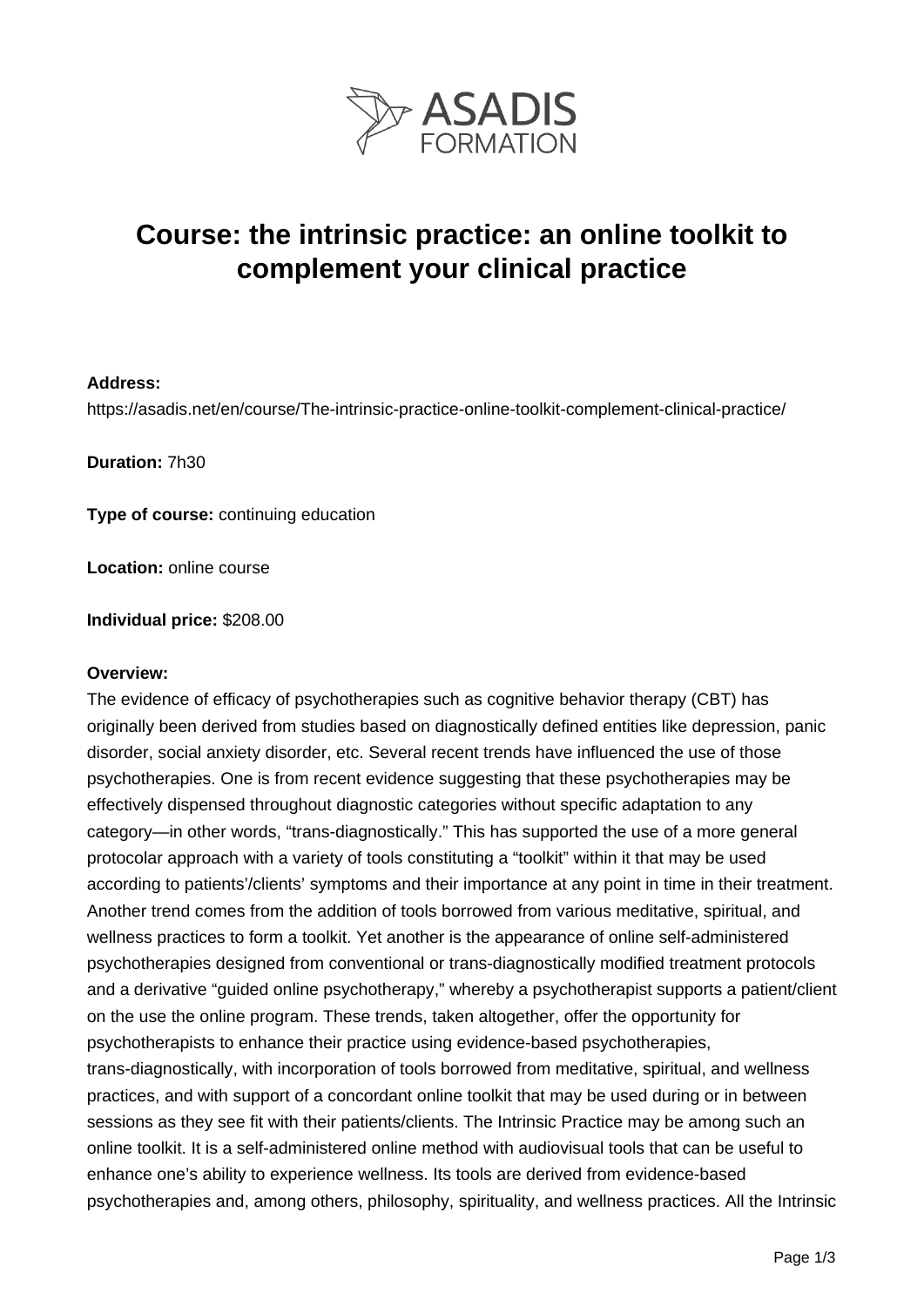Practice resources are available for free on an open-access basis for anyone who wishes to use them. Its tools can be used during clinical sessions with patients/clients or recommended for use in between sessions. Preliminary evaluation of visits to the Intrinsic Practice website reveals that 97% of patients/clients return to it after being informed of its availability, 15% return to it 9-25 times, and about 30% will visit it between 26- 200 times. This suggests an attractiveness and/or usefulness for a relatively high number of patients/clients when actively engaged in clinical treatment. Not only are the Intrinsic Practice resources potentially useful to a psychotherapist's practice, but it also offers a platform that will invite psychotherapists to network with peers and eventually contribute to its toolkit, on a free open-access basis for anyone to benefit from it. Visit Dr. Bradwejn's [website](https://intrinsicpractice.com/) to learn more!

## **Learning objectives:**

1. Introduction to the Intrinsic Practice that offers a self-administered online method with audiovisual tools that can be useful to enhance one's ability to experience wellness.

2. Instructions on the use of the Intrinsic Practice as a toolkit to enhance during session or in between session clinical work.

# **Learning material:**

This workshop includes theory as well as clinical examples. It includes videos ranging from 5-15 minutes in length. The PowerPoint of the workshop can be downloaded.

**Audience:** This training is intended for mental health professionals.

# **The expert**, **Prof. Jacques Bradwejn**

Dr Jacques Bradwejn trained in medicine at the University of Sherbrooke and in psychiatry at McGill University. He completed a research fellowship in psychopharmacology at McGill University and in neuropsychopharmacology at the University of Montreal. He is a fellow of the Royal College of Physicians and Surgeons of Canada, and a diplomate of the American Board of Psychiatry. He has served as dean of the Faculty of Medicine at the University of Ottawa from 2006 to 2017, as chair of the Department of Psychiatry at the University of Ottawa, as Psychiatrist-in-Chief at the Royal Ottawa Hospital and as head of Psychiatry of The Ottawa Hospital—positions he held concurrently for more than eight years. His main research interest has been in the field of anxiety and mood disorders, for which he gained an international reputation. He was the first to hypothesize that the neuropeptide cholecystokinin (CCK) has a role in the etiology of panic attacks in humans. He also carries out research on the integration of biological, psychological, and spiritual approaches in the treatment of anxiety disorders, as well as on approaches used by complementary medicines. He participated in the creation of a provincial association for anxiety disorders (Association Trouble Anxieux Quebec, ATAQ), as well as a national network for anxiety and mood disorders (Canadian Network for Mood and Anxiety Treatments, CANMAT). He has also been a lead for anxiety treatment guidelines for Ontario. He has been active in the public dissemination of information on anxiety disorders and has made more than 400 educational media appearances. He is a visiting professor at the Shanghai Jiao Tong University School of Medicine and a founding dean of the